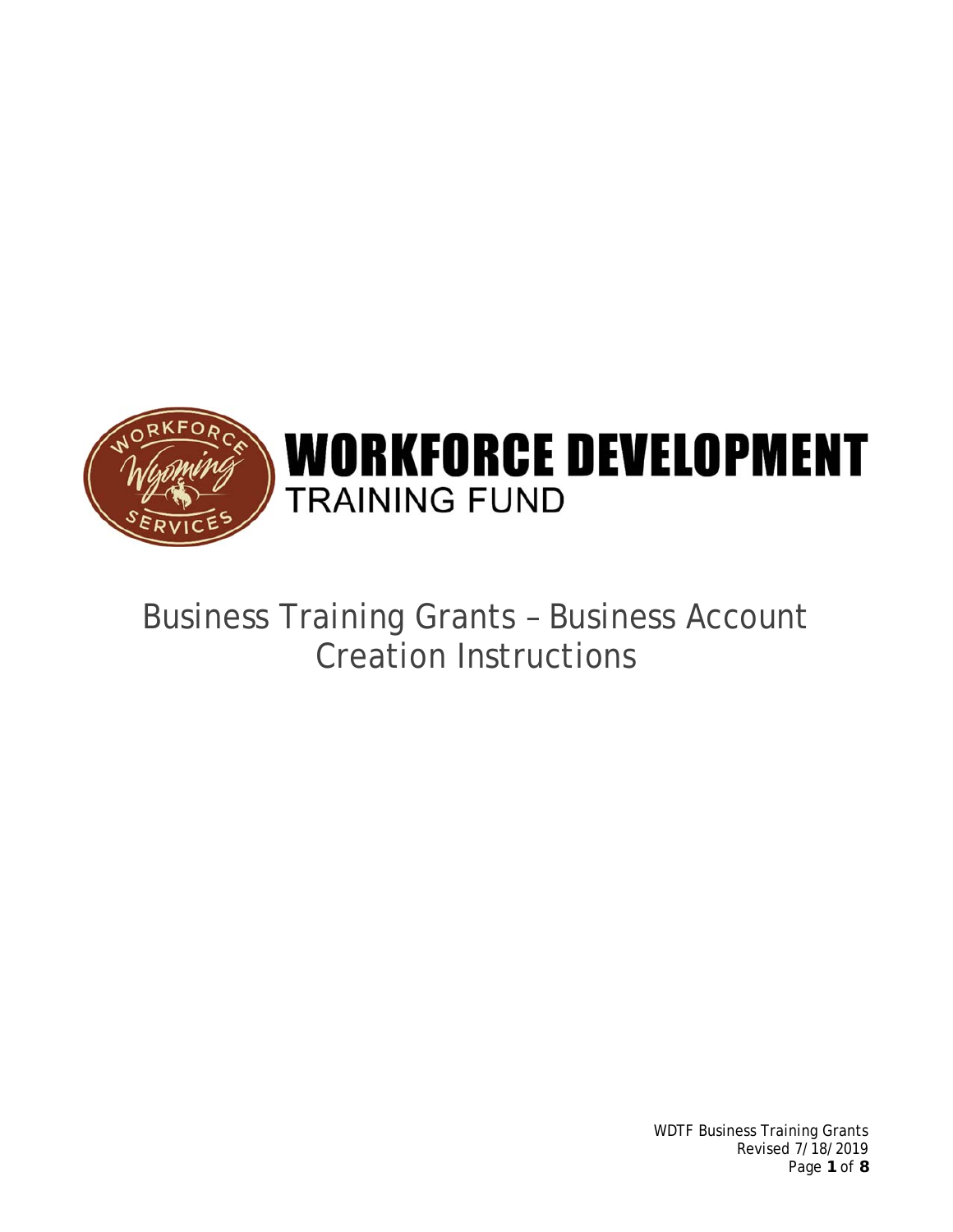## Contents

| $Introduction \dots 3$ |  |
|------------------------|--|
|                        |  |
|                        |  |
|                        |  |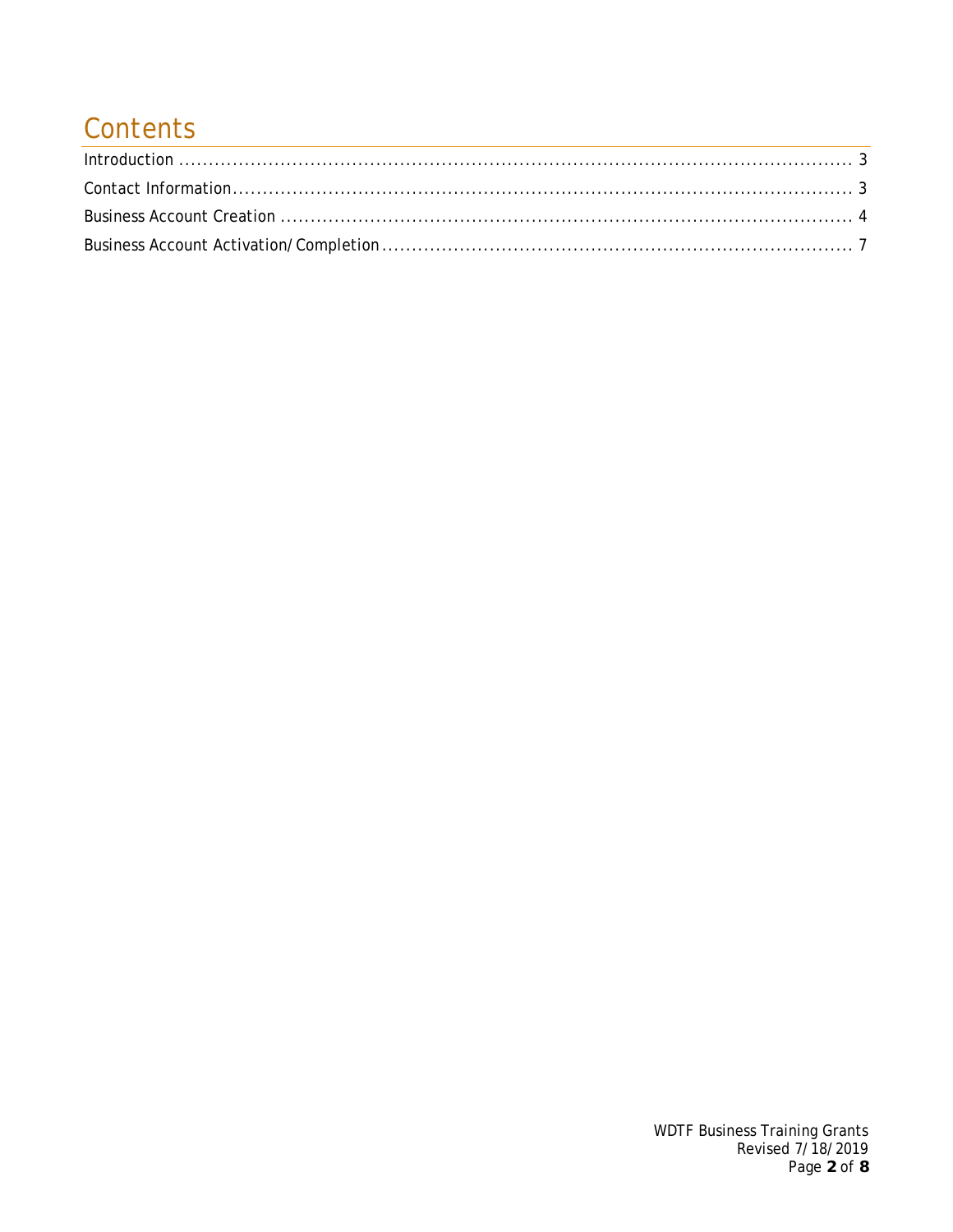## **Introduction**

The Workforce Development Training Fund (WDTF) is a unique Wyoming-based program that awards funds to employers to provide their employees with professional development opportunities to increase employee skill attainment. Business Training Grants can provide up to \$1,500 per trainee, per state fiscal year, for established Wyoming businesses for existing employees who need a skill upgrade or need retraining in their current occupations. In order for training to be approved, the business must demonstrate the following:

- Training will either correct an employee's skill deficiency or upgrade an employee's current skill level;
- There is a direct relationship between the training and the trainee's occupation or craft;
- The training is not normally provided by the business;
- The business will not substitute funds normally provided for training or funds obtained from another source with Business Training Grant funds;
- There is a need for the skill upgrade provided by the training for the business to remain competitive in the industry or economy; and
- The skill upgrade provided by the training will:
	- o Enhance the business's productivity, efficiency or profitability;
	- o Reduce employee turnover;
	- o Enhance employee effectiveness; or
	- o Enhance employee wages.

#### Contact Information

By Email: DWS-WDTF@wyo.gov

By Telephone: 307-777-8717 or 307-777-6075

Business account creation and grant application website: https://trainingfund.wyo.gov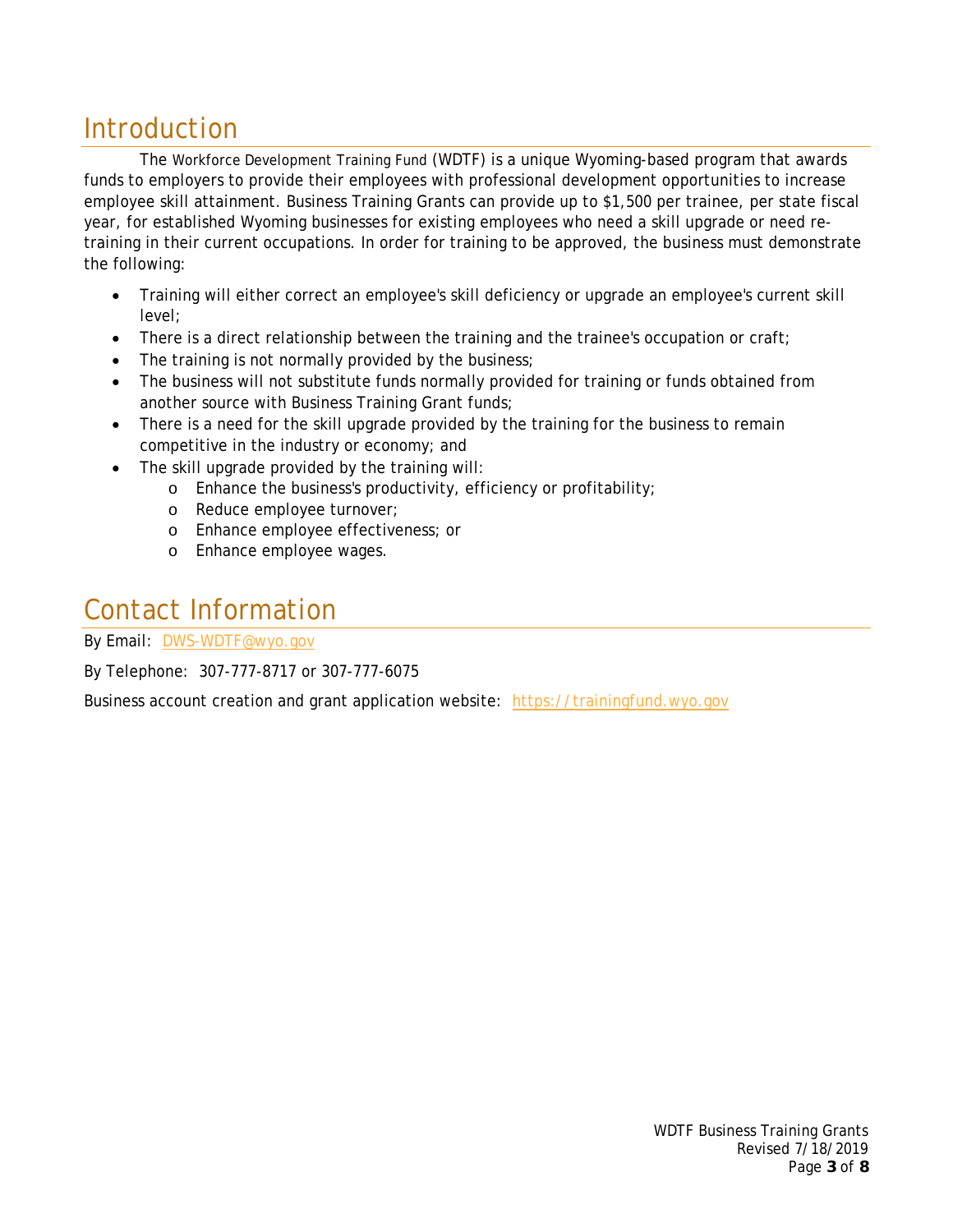## Business Account Creation

To apply for and receive a Business Training Grant from the Workforce Development Training Fund, businesses are required to create a Business Account. Following are the steps and information needed to create the account.

- 1. The Wyoming WDTF Training Grant System is designed for use with Google Chrome internet browser. We cannot guarantee the system will work if any other internet browser is utilized. Google Chrome is free and available for download here: https://www.google.com/chrome/
- 2. During account creation and during the grant application process, our system will send email messages. The messages will arrive from: noreply@wyo.gov. Please add this email address to your contact list or white list to ensure messages are not placed in your spam/junk folder.
- 3. To create an account, your business must be in good standing with the following entities:
	- a. Wyoming Unemployment Insurance
	- b. Wyoming Workers' Compensation
	- c. Wyoming Secretary of State (unless business is not required to register with the Secretary of State – this is uncommon)
	- d. Business must have a current business account with Wyoming at Work (www.wyomingatwork.com)
- 4. When creating an account, you will need the following information:
	- a. Federal Employer Identification (FEIN) or Social Security Number for Sole Proprietors
	- b. Wyoming Workers' Compensation Number
	- c. Wyoming Secretary of State Business Filing ID Number
	- d. Contact information for your business
- 5. Begin creating the business account by going to the following website. Click on the Create Account button. https://trainingfund.wyo.gov

| <b>User Login</b>                                                 | <b>Create WDTF Business</b><br>Account           |
|-------------------------------------------------------------------|--------------------------------------------------|
| Did you register with your Google account?<br>Sign in with Google | If you do not have an account please create one. |
| Email Address                                                     | Create Account                                   |
| Password                                                          |                                                  |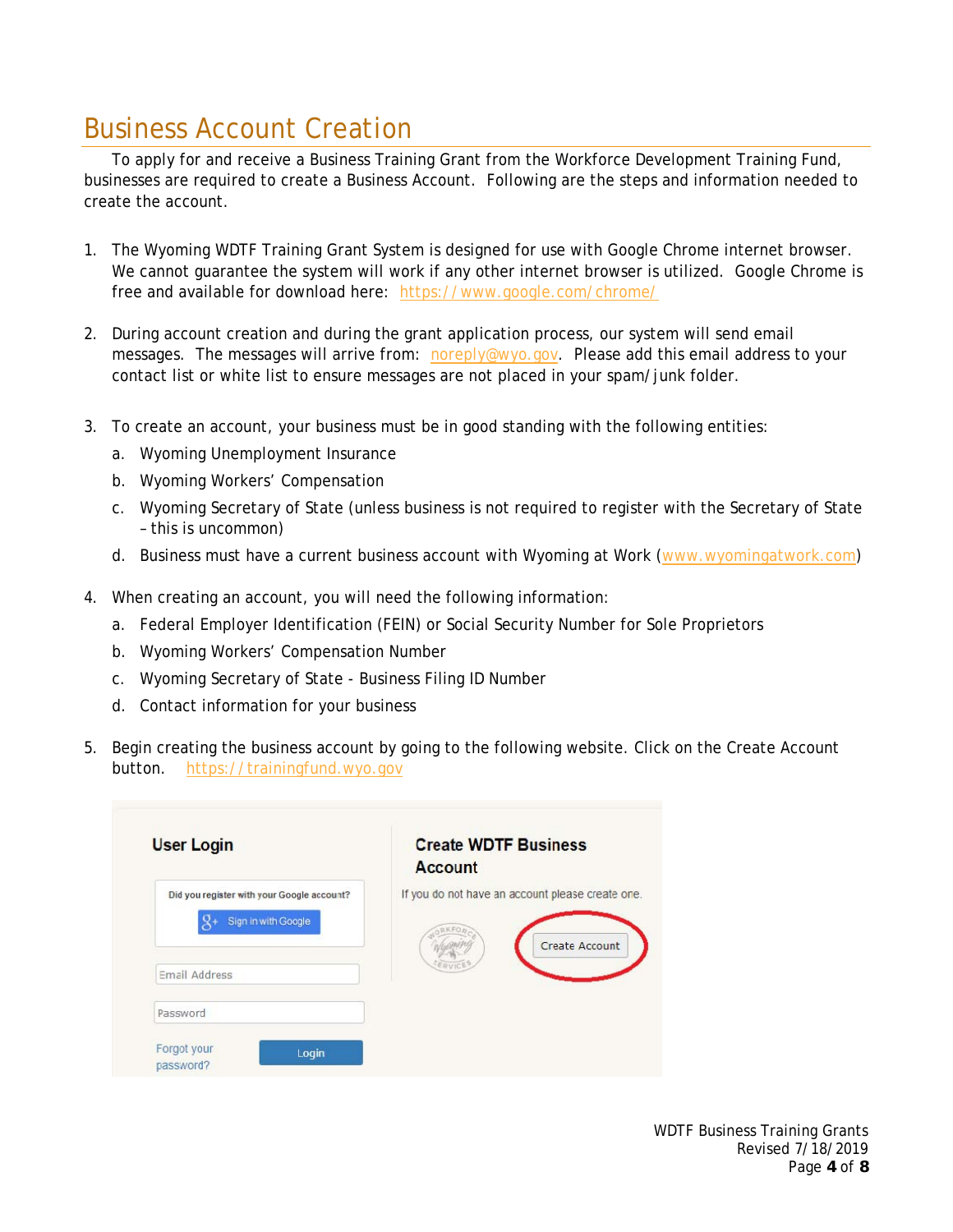6. Read the information on the Welcome page. When finished reviewing the information, click on the blue Next button.

| Welcome | <b>Business</b><br>Contact                                                                                                                                                                                                                                                                  |
|---------|---------------------------------------------------------------------------------------------------------------------------------------------------------------------------------------------------------------------------------------------------------------------------------------------|
|         | Welcome to the Workforce Development Training Fund Business Account Creation                                                                                                                                                                                                                |
|         | The following items are required to register:                                                                                                                                                                                                                                               |
|         | • Federal Employer Identification Number or Social Security Number for Sole Proprietors<br>• Wyoming Workers' Compensation Number<br>. Wyoming Secretary of State Business Filing ID Number<br>• Current business registration in Wyoming at Work<br>• Contact Information for the Business |
|         | If you don't have an Unemployment Insurance Number or a Workers' Compensation Number<br>please complete a Joint Registration form located at doe.state.wy.us/wyereg.                                                                                                                        |
|         | For assistance locating your Unemployment Insurance Number please call 307-235-3217.                                                                                                                                                                                                        |
|         | For Assistance locating your Workers' Compensation Number please call 307-777-6763.                                                                                                                                                                                                         |
|         | To locate your Secretary of State Filing ID please search for your business here:<br>https://wyobiz.wy.gov/business/filingsearch.aspx                                                                                                                                                       |
|         | Pursuant to (Article 1. Section 19, of the Wyoming Constitution) Workforce Development<br>Training Funds cannot be provided to any sectarian or religious society or institution.                                                                                                           |
|         | Pursuant to the Workforce Development Training Fund promulgated rules government entities<br>defined in W.S. § 1-39-103(a)(i) and (ii) are not eligible to receive training grants.                                                                                                         |
|         | Instructions for completing this form: Instruction PDF here                                                                                                                                                                                                                                 |
|         | <b>Next</b>                                                                                                                                                                                                                                                                                 |
|         |                                                                                                                                                                                                                                                                                             |
| ORKFO   |                                                                                                                                                                                                                                                                                             |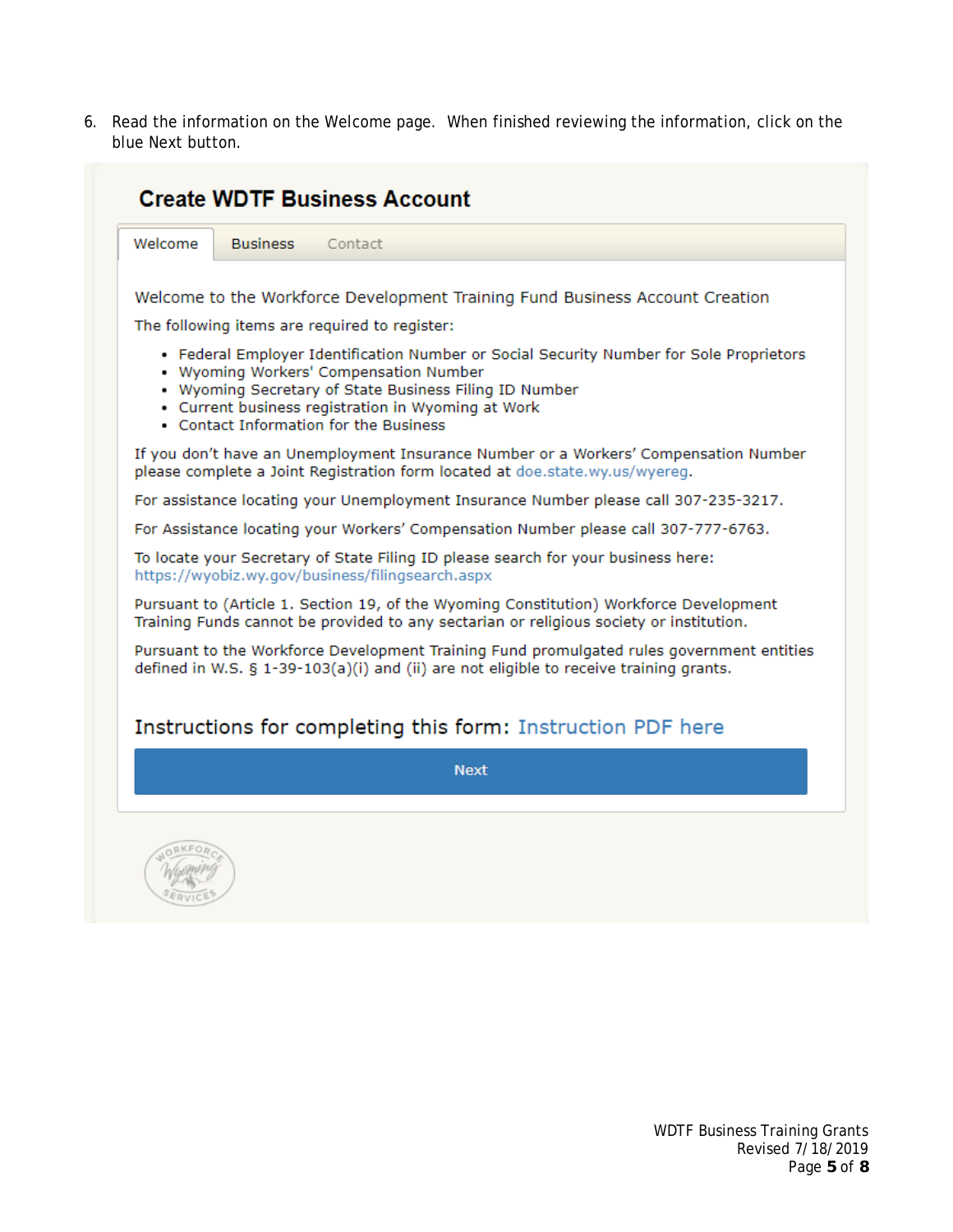7. Complete the information requested on the next page (Business tab). Required fields are marked with a red asterisk (\*). When finished entering business information, click the blue Next button.

| <b>Create WDTF Business Account</b>                  |                                                                       |             |
|------------------------------------------------------|-----------------------------------------------------------------------|-------------|
| Welcome<br><b>Business</b><br>Contact                |                                                                       |             |
|                                                      |                                                                       |             |
| <b>Business Information</b>                          |                                                                       |             |
| Required fields *                                    |                                                                       |             |
| Business Type *                                      |                                                                       |             |
| Please Choose:                                       |                                                                       |             |
| FEIN <sup>O*</sup>                                   |                                                                       |             |
|                                                      |                                                                       |             |
| Business Established Date <sup>®</sup> *             |                                                                       |             |
| mm/dd/yyyy                                           |                                                                       |             |
| Industry*                                            |                                                                       |             |
| Please Choose:                                       |                                                                       |             |
| Wyoming Workers' Compensation Number*                |                                                                       |             |
|                                                      |                                                                       |             |
| Secretary of State Filing ID                         |                                                                       |             |
| 54                                                   |                                                                       |             |
| Is your business registered with Wyoming at Work? @* |                                                                       |             |
| Please Choose:                                       |                                                                       |             |
|                                                      | Primary Physical Address of Business in Wyoming (cannot be a PO Box)* |             |
| Legal Business Name @*                               | Address 1                                                             |             |
| <b>Legal Business Name</b>                           | Address 2                                                             |             |
| Doing Business As @                                  |                                                                       |             |
| Doing Business As                                    | City*                                                                 | County*     |
|                                                      | Please Choose:                                                        |             |
|                                                      | State*                                                                | Zip*        |
|                                                      | WY                                                                    |             |
|                                                      |                                                                       |             |
|                                                      | Payment (Fiscal) Address: 0 <sup>-</sup>                              |             |
|                                                      | Address 1                                                             |             |
|                                                      |                                                                       |             |
|                                                      | Address 2                                                             |             |
|                                                      | $City^*$ City                                                         |             |
|                                                      | State*                                                                | Zip*        |
|                                                      | Please Choose:<br>▼                                                   |             |
|                                                      |                                                                       |             |
|                                                      | Business Phone*                                                       |             |
|                                                      | $\omega_{\rm{max}}$                                                   |             |
|                                                      |                                                                       |             |
|                                                      |                                                                       | <b>Next</b> |
|                                                      |                                                                       |             |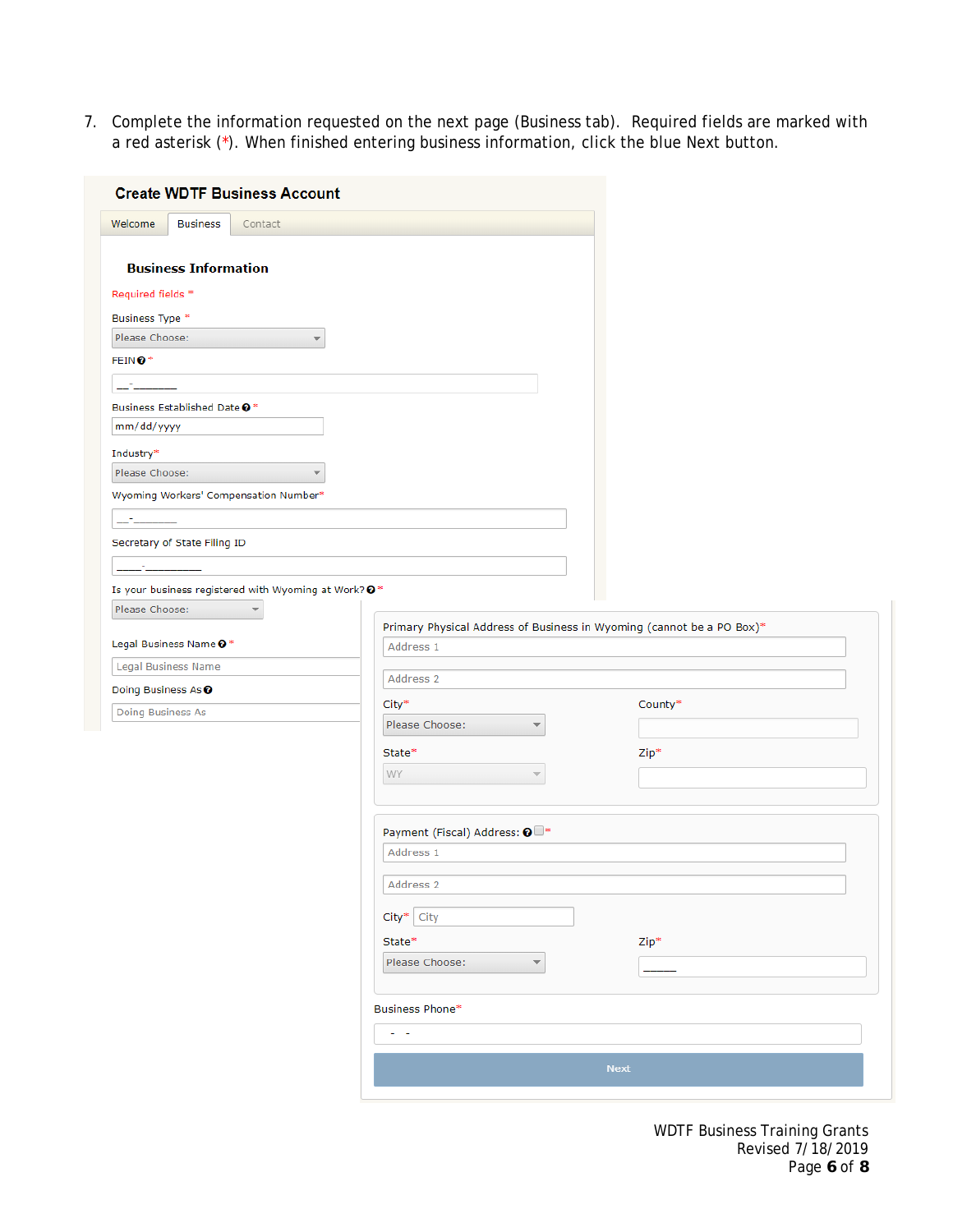8. Complete the Primary and Signatory Contact Information. The Signatory Contact is the name that will appear on any legal contracts that are issued as a result of a grant award. Click the blue Register button when finished entering the information.

| Welcome<br><b>Business</b><br>Contact<br><b>Primary Contact Information</b><br>Required fields *<br>Job Title (ex: Manager, President, CEO, etc.)*<br>Title<br>First Name*<br><b>First Name</b> |
|-------------------------------------------------------------------------------------------------------------------------------------------------------------------------------------------------|
|                                                                                                                                                                                                 |
|                                                                                                                                                                                                 |
|                                                                                                                                                                                                 |
|                                                                                                                                                                                                 |
|                                                                                                                                                                                                 |
|                                                                                                                                                                                                 |
|                                                                                                                                                                                                 |
| Last Name*                                                                                                                                                                                      |
| Last Name                                                                                                                                                                                       |
| Phone*                                                                                                                                                                                          |
| - -                                                                                                                                                                                             |
| Email*                                                                                                                                                                                          |
| <b>Email Address</b>                                                                                                                                                                            |
| Signatory Contact Information ■<br>Job Title (ex: Manager, President, CEO, etc.)*                                                                                                               |
| Title                                                                                                                                                                                           |
| First Name*                                                                                                                                                                                     |
| <b>First Name</b>                                                                                                                                                                               |
| Last Name*                                                                                                                                                                                      |
| Last Name                                                                                                                                                                                       |
| Phone*                                                                                                                                                                                          |
| 41.4                                                                                                                                                                                            |
| Email*                                                                                                                                                                                          |
| <b>Email Address</b>                                                                                                                                                                            |
| Register                                                                                                                                                                                        |

9. Once the account registration is successfully submitted, it is reviewed by the WDTF Team. When the review is complete an email will be sent with an activation link. Review normally occurs within 48 hours, Monday through Friday (except State holidays).

### Business Account Activation/Completion

After the WDTF Team reviews the business account information, an email will be sent to the Primary Contact email address provided when the business account was created.

- 1. To complete the business account activation, when the "Business Account Creation Complete" email is received, click the link provided in the email to establish a password.
- 2. A final confirmation email will be sent after the password is established.